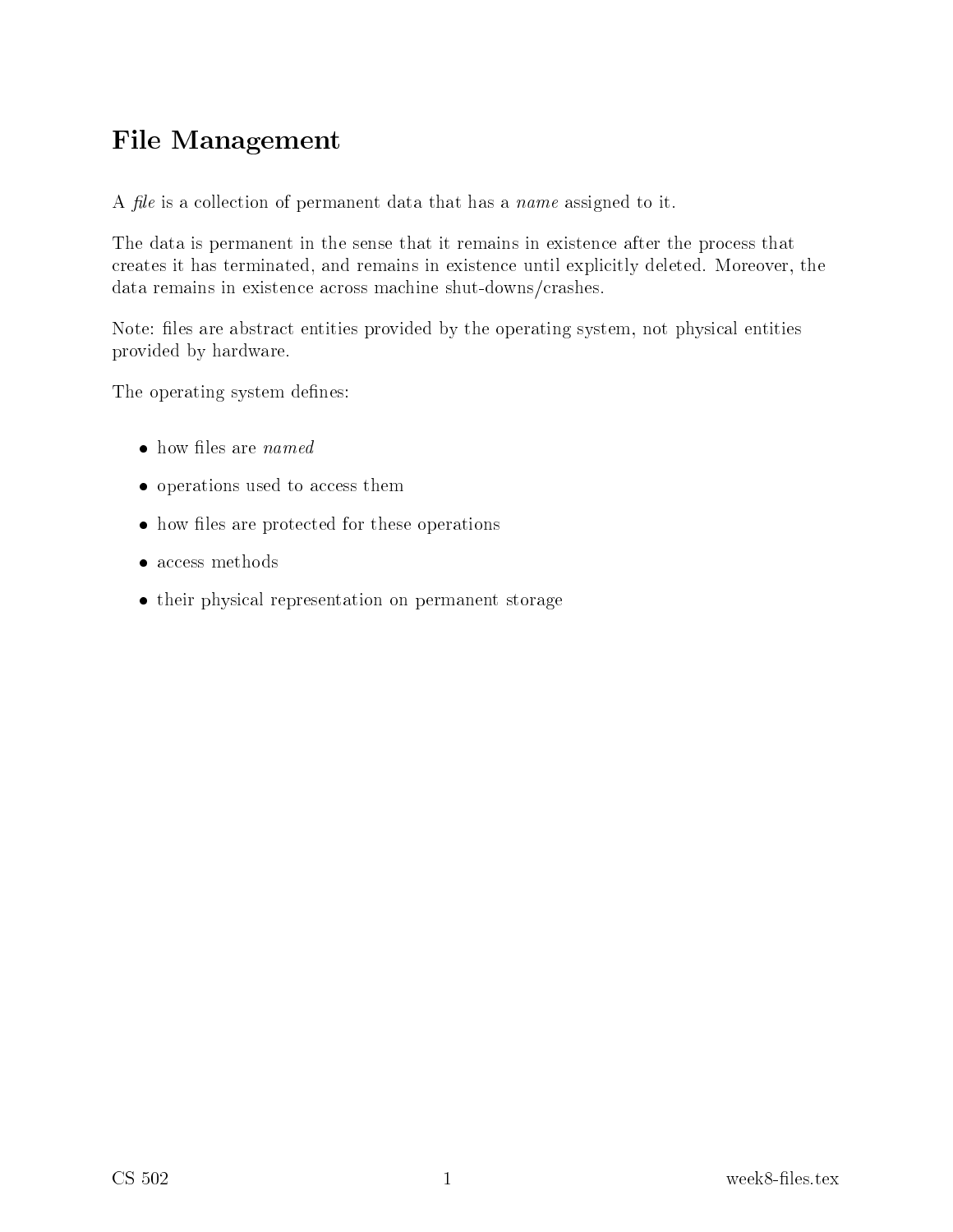## Naming

A name may be divided into *components*. File names often consist of a basename and  $extension.$  The basename names the file, while the extension indicates the type of data the file contains.

Organizing files into types is convenient because it allows similar programs to be grouped together.

In addition, it allows applications to reject operations on files of the "wrong type". Also to guide to orre
t appli
ation su
h as in Windows.

However, should the operating system *require* and *force* all files into this mold?

Should the operating system restrict the length and format of filenames?

MS-DOS uses <sup>a</sup> 8.3 style for names. Limit on le portion is <sup>255</sup> for Windows 98/NT (a
tually keeps both long and short name). Unix variants have a large or no limit on size.

### Directory

A *directory* (folder) is a list of filenames, along with information about the file such as:

- a pointer to its physical location
- access permissions
- owner
- size

Often, operating systems store the contents of directories in files, and the file manager treats those files specially.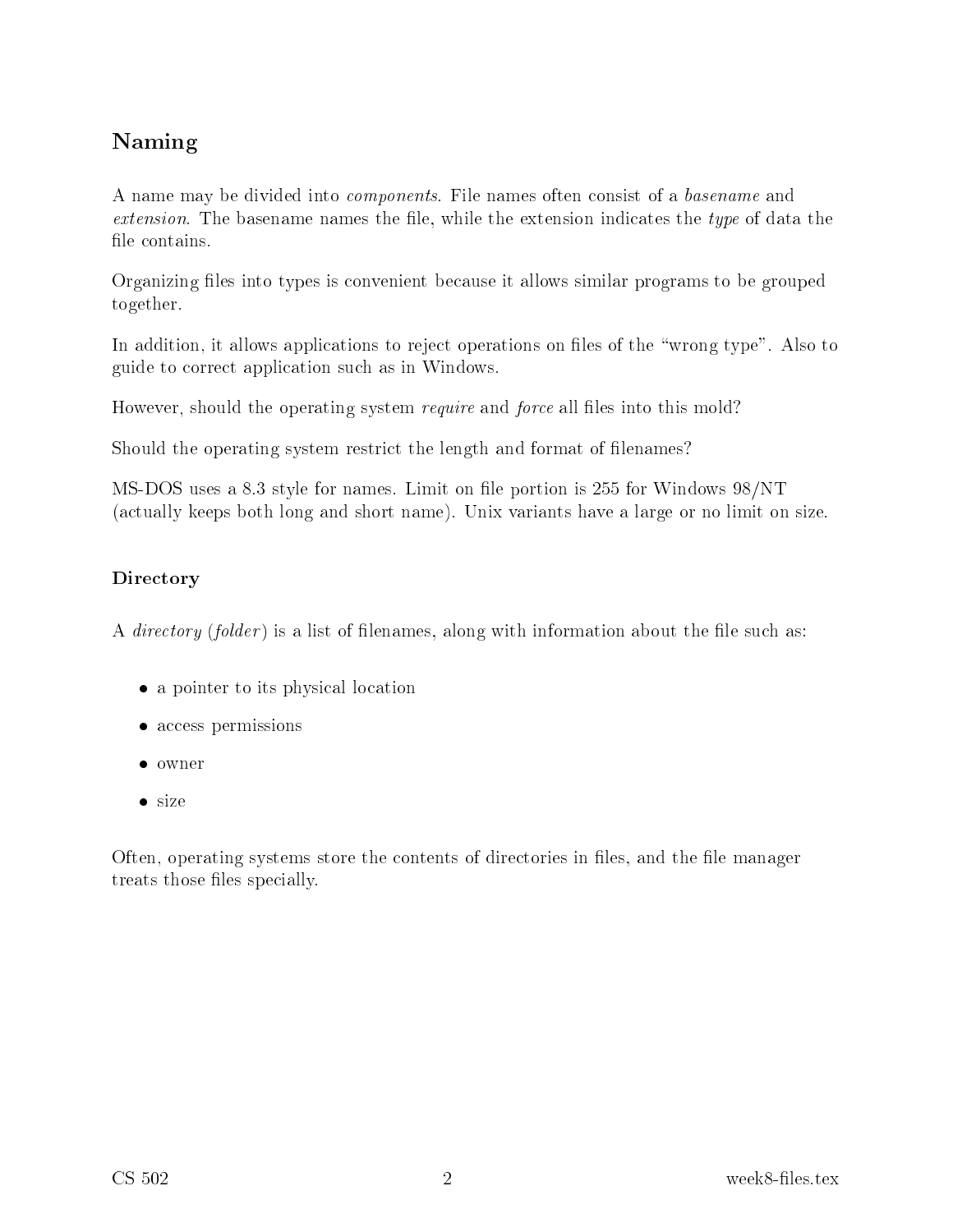## Namespa
e

In a *flat namespace* all files are contained in a single, global directory.

Disadvantages:

- no two files can have the same name, forcing users to make up long, silly names
- searching for a file in the directory might be expensive, because the directory contains many file names.
- the cost of providing features such as file name expansion (e.g.,  $\cdot$ "" in Unix variants) be
omes expensive

In a *hierarchical* file system, directories may contain pointers to other directories. All directories can be accessed by starting at the root directory, and names consist of a sequence of directories followed by the file name.

Now, file names can be specified as *full path names*, in which case the file is named relative to the root of the directory tree. The names of directories are separated by a reserved character, such as "/" (e.g., /usr/include/stdio.h) in Unix, " " in DOS/Windows, ">" in MULTICS.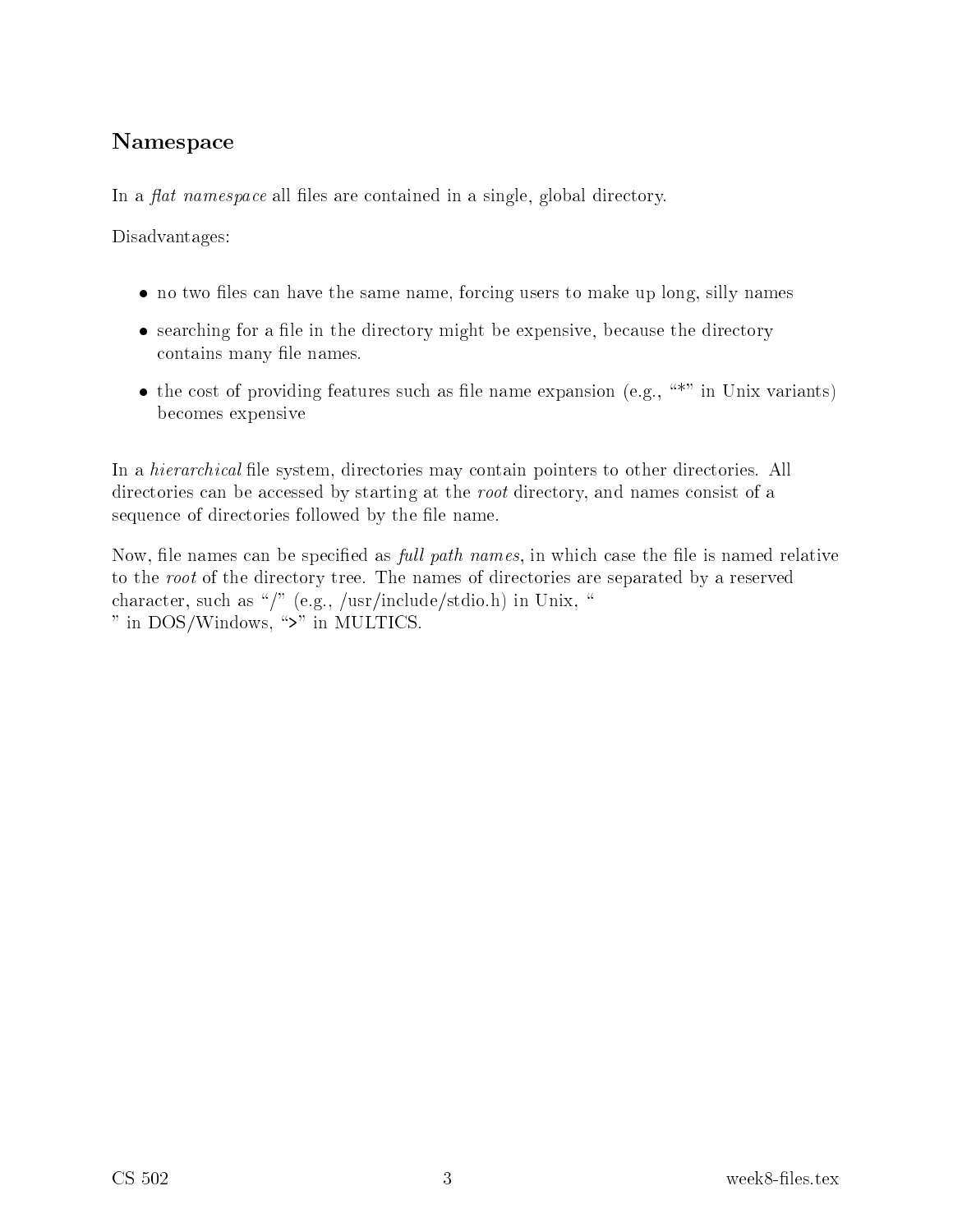## Relative Names

Alternatively, file names can be *relative names*. That is, they are accessed with respect to the *current* or *working directory*. (Needed in a hierarchical namespace).

The working directory is associated with each process, and a system call is used to change to another working dire
tory.

## Use of Namespa
e

Note: the namespace is a fundamental aspect of the operating system because users access obje
ts through the namespa
e.

In Unix/Linux, for instance, devices are in the same namespace with files. Each device foo is given a corresponding entry of  $/dev/foo$  in the filesystem.

Thus, users can read and write from terminals by opening (say)  $\sqrt{dev/tty01}$ , and issuing reads and writes. Device independence (of course!) translates the high level operations into the device specific ones.

As another example, programs can read and write memory through the devices  $/dev/mem$ and /dev/kmem.

MS-DOS/Windows variants include the device as part of the name  $(A:\M{MYDOC.DOC})$  so the name is not devi
e independent. Floppy drive, CD-ROM, hard drive, zip drive, ...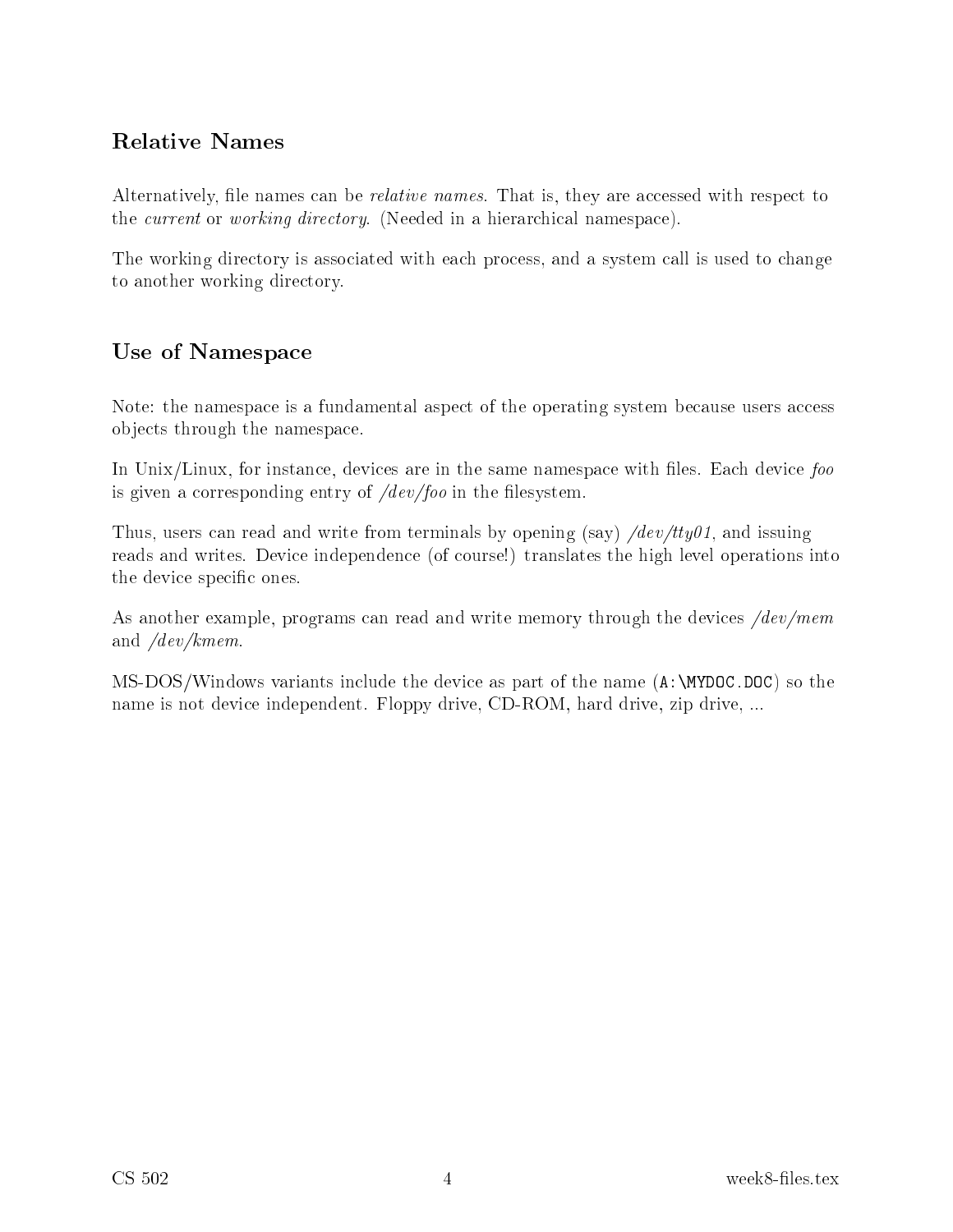## Aliases and Indire
t Files

Some systems allow a file to be referenced by several *aliases*. Aliases allow the use of shorter names for files that do not belong to one directory.

Typi
ally, the operating system supplies a system all of the form:

#### alias(oldname, newname)

Note: the alias routine does not create a new copy of the file, just another way of naming it.

In Unix/Linux, this alias is called a "hard link" and is created with the  $ln$  command  $(invokes \ link()$  system call). Example: ln urname aliasname

Aliasing brings up two issues:

1.  $deletion$  — if the file is deleted under one alias, should the file be deleted for all aliases?

Finding all of a file's aliases could be difficult, or might force the operating system to maintain a spe
ial table for aliases.

Alternatively, a *reference count* could be associated with every file, with a count of the number of aliases. Deleting an alias de
rements the referen
e ount, deleting the file only if the count goes to zero.

2.  $accounting$  — who should be charged for space allocated to the file?

We could charge the original creator of the file, but this is unfair, especially if the original reator deletes le alias.

Best alternative is to harge ea
h alias owner equally.

### Spe
ial aliases

One important use for aliasing: how can a process read the directory corresponding to the urrent working dire
tory?

In Unix (Windows), the mkdir (CreateDirectory()) system-call/command creates directories. It also creates two aliases in the new directory:

- 1. " $\cdot$ "  $\cdot$  an alias for the newly created directory itself
- 2. " $\ldots$ " an alias for the directory in which the new directory was created.

Note: no special processing is needed to handle "." and "..". Also in Windows file systems.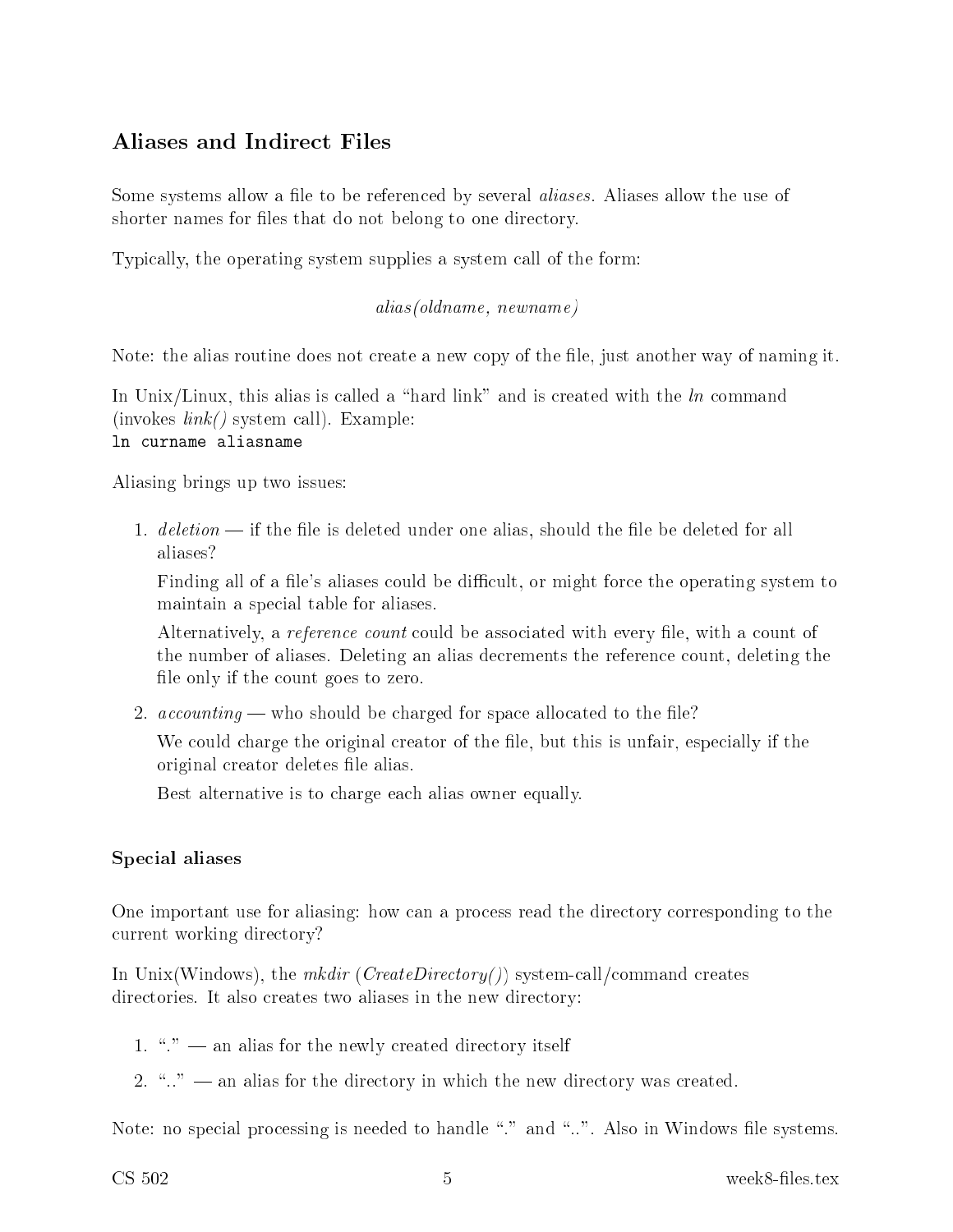### Indire
t Files

Unix also provides *indirect files*, files that contain (nothing but) the name of another file. The operating system provides a system call of the form:

#### Indire
t(iname, le)

In Unix/Linux, this alias is called a "symbolic link" (or soft link) and is created with the  $\ln$ -s ommand Example:

ln -s urname symlink

Use of indirect files raise the following issues:

- 1. deletion deleting indirect file *iname* does not delete *file*, but deleting *file* renders iname useless. Creating name again makes iname usable again.
- 2.  $accounting$  the owner of indirect file *iname* pays a miniscule amount compared to the owner of  $file$
- 3. *multiple indirection*  $\longrightarrow$  if indirect files can name other indirect files, can we have recursive names?

To prevent infinite loops, systems typically limit the number of indirect links to a small number su
h as 5.

4. interpretation of indirect names — with respect to which directory should relative names be interpreted?

Unix interprets the name relative to the directory containing indirect file.

#### Unix Link Example

```
% ls -1total 1
-rw-rw-r-- 1 
ew system 9 Mar 15 11:08 origfile
% ln origfile linkfile # 
reate hard link
% 1s -1total 2
-rw-rw-r-- 2 
ew system 9 Mar 15 11:08 linkfile
-rw-rw-r-- 2 
ew system 9 Mar 15 11:08 origfile
% ln -s origfile symlink # create symbolic link
% ls -1
```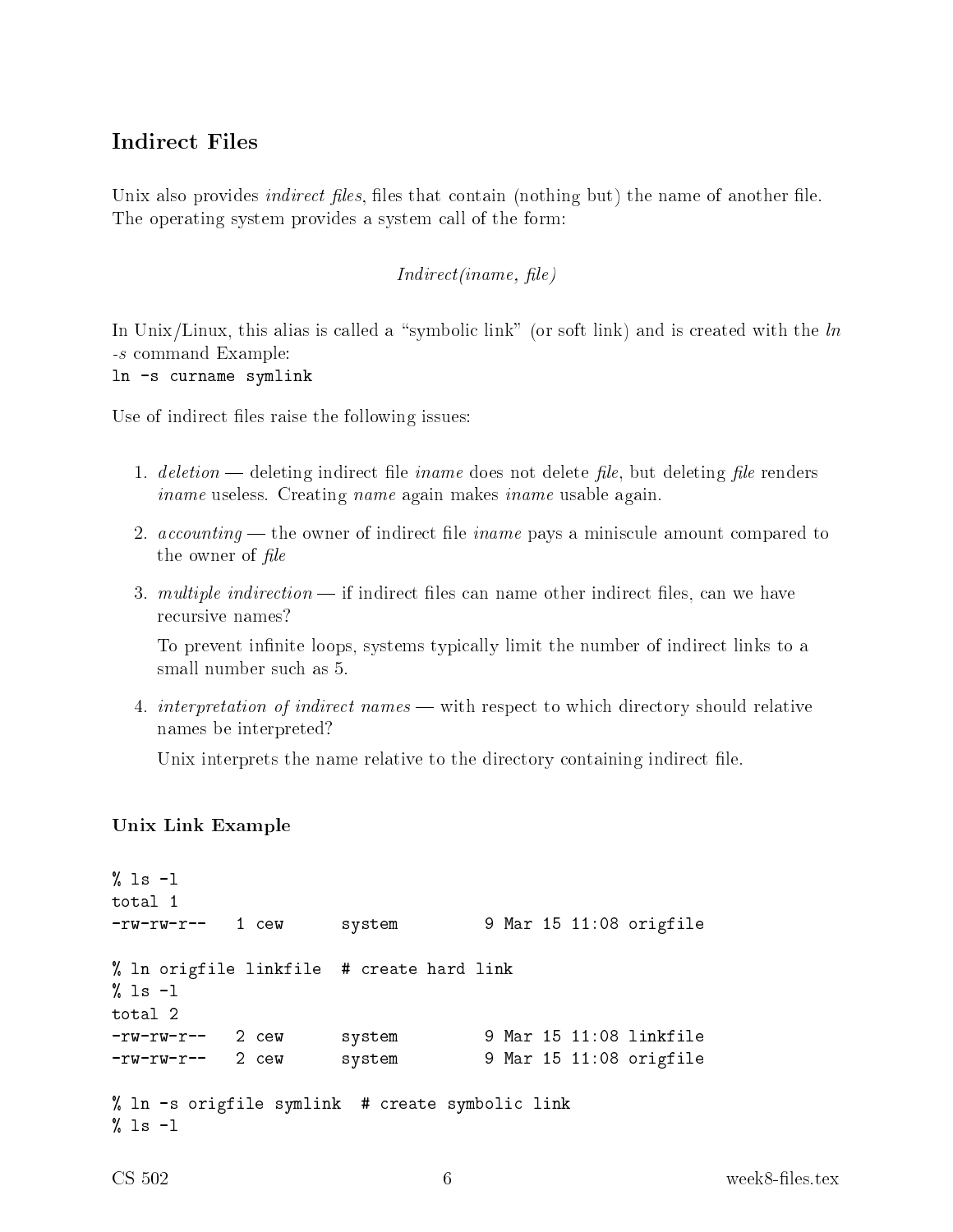| total 2             |  |        |  |  |                                     |  |
|---------------------|--|--------|--|--|-------------------------------------|--|
| $-rw-rw-r--$ 2 $cw$ |  | system |  |  | 9 Mar 15 11:08 linkfile             |  |
| $-rw-rw-r--$ 2 $cw$ |  | system |  |  | 9 Mar 15 11:08 origfile             |  |
| lrwxr-xr-x 1 cew    |  | system |  |  | 8 Mar 15 11:10 symlink@ -> origfile |  |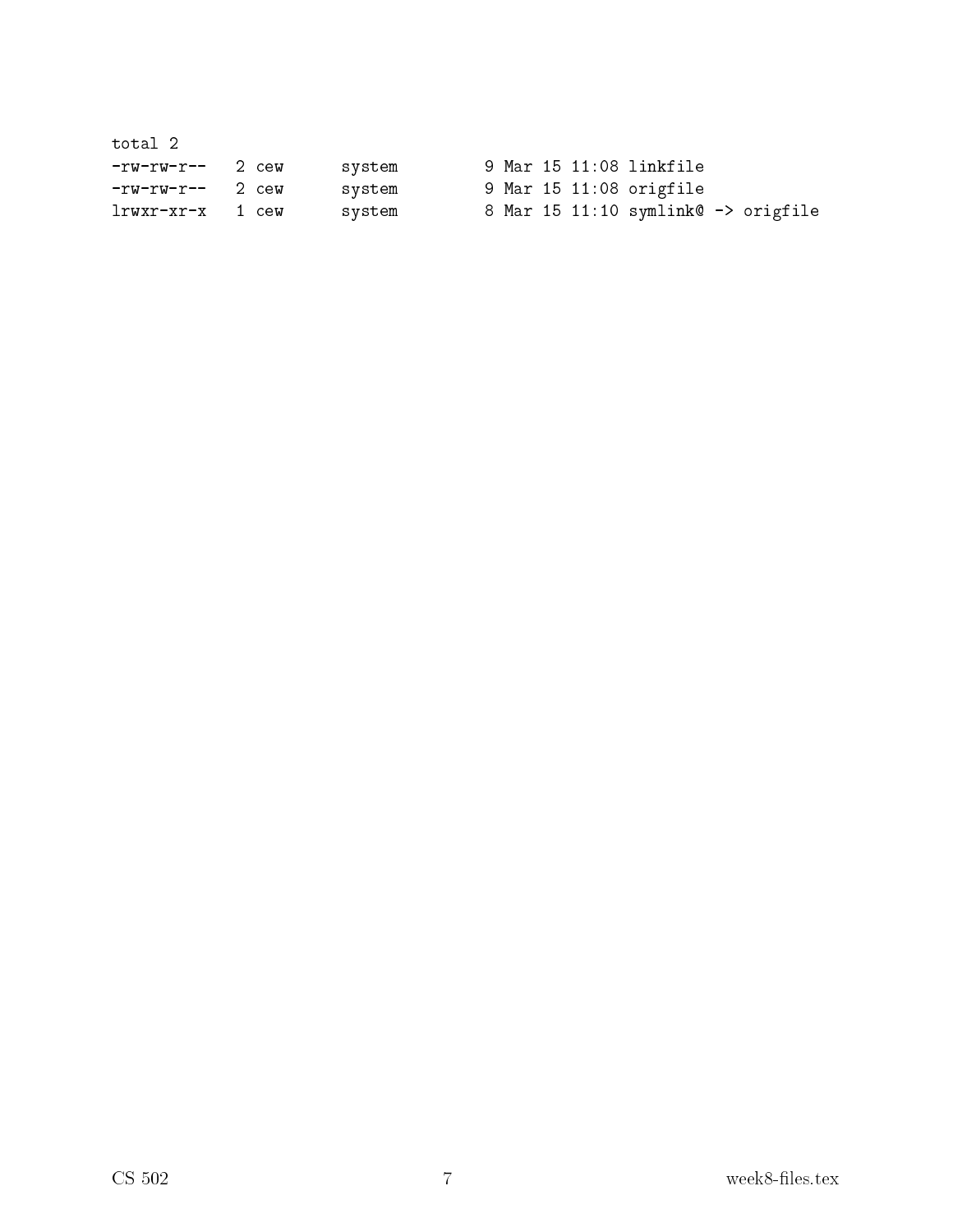## Access Control

Instead of focusing solely on file access, we will consider the more general case of controlling access to arbitrary *objects*.

An object provides *operations* through which a service is invoked. A process can invoke an operation only if it has an appropriate *access right* or *privilege* to do so.

We can represent access rights by an *access matrix*.

- 1. Rows in the matrix represent the rights of a user (pro
ess)
- 2. olumns denote prote
tions asso
iated with obje
ts
- 3. a matrix entry represents a process's privileges regarding a specific resource

The following matrix gives sample protections:

|          | /dev/console <sup>r</sup> fred/prog.c <sup>r</sup> fred/letter /usr/ucb/vi |     |     |   |
|----------|----------------------------------------------------------------------------|-----|-----|---|
| Fred's P | -RW                                                                        | RW. | RW. | X |
| Fred's Q | RW.                                                                        | RW. | RW. | X |
| Jane's P | BW.                                                                        |     |     |   |

All three processes can execute  $/usr/ucb/vi$ , but none can read or write it.

Fred's processes  $P \& Q$  have the same permissions. Usually, a process inherits its access rights from its parent.

Jane can read (but not write)  $\tilde{\tau}$  *red/prog.c.* 

The access matrix is a conceptual framework and is rarely implemented as an actual matrix. (Why?) Must have an entry for each object and user. Wasteful.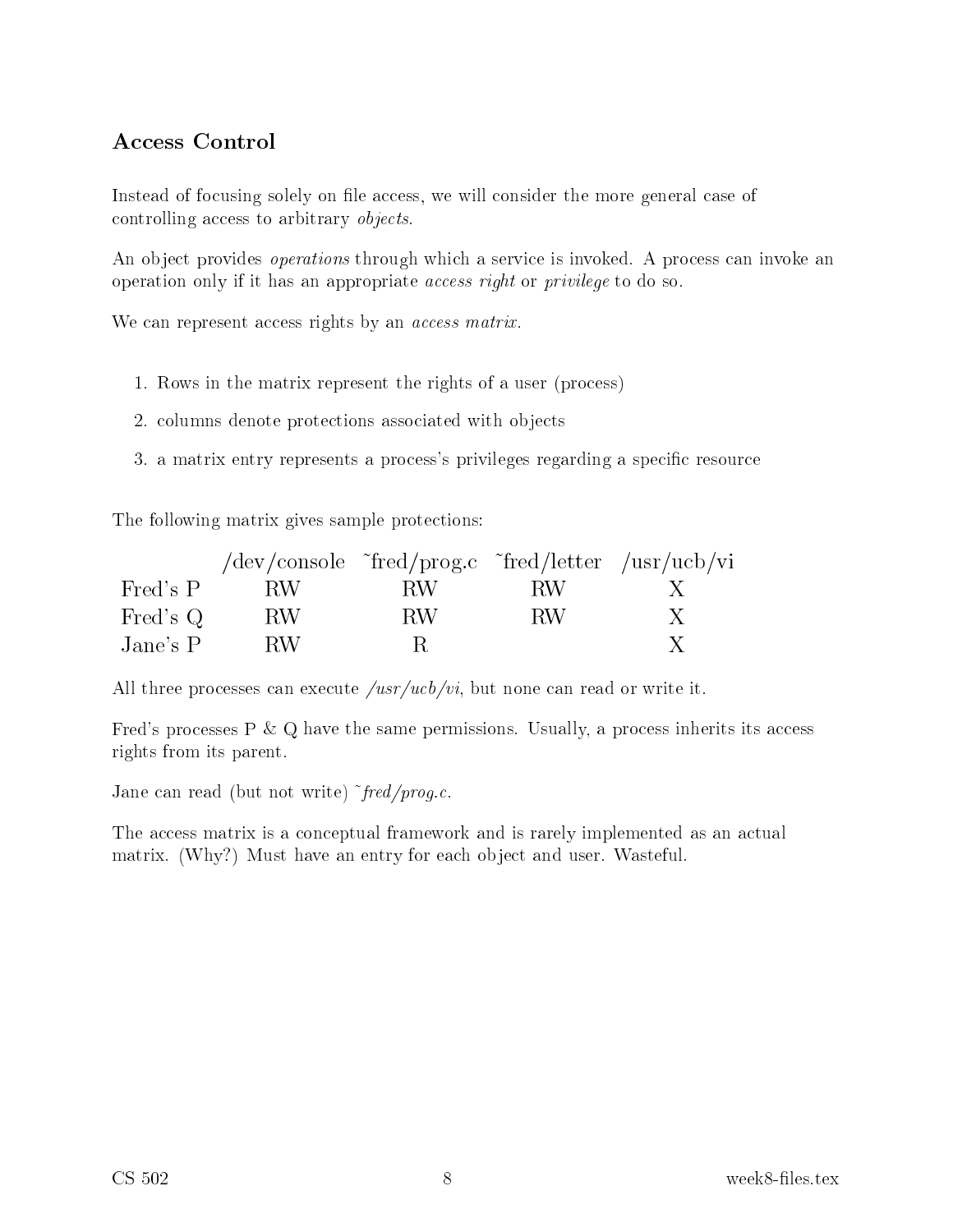### Types of Access

When considering objects of the type files, devices, and directories, the following access rights provide a good base:

- 1. Read  $-$  read the object
- 2. Write  $-$  write the object
- 3. Append  $-$  add to the end of the object
- 4. Execute execute the file (but can't read it!)
- $5.$  Delete remove the object
- 6. Modify Rights  $-$  change the access list of the object
- 7. Set Owner  $-$  specify who owns the file

One aspect of access control concerns when access rights are verified. Possibilities:

- 1. check each time the object is accessed; however, the cost may be quite high
- 2. for objects "opened" or "closed" before and after access, only perform check at open time.

While more efficient, it cannot change the access rights for a process that has already opened the obje
t.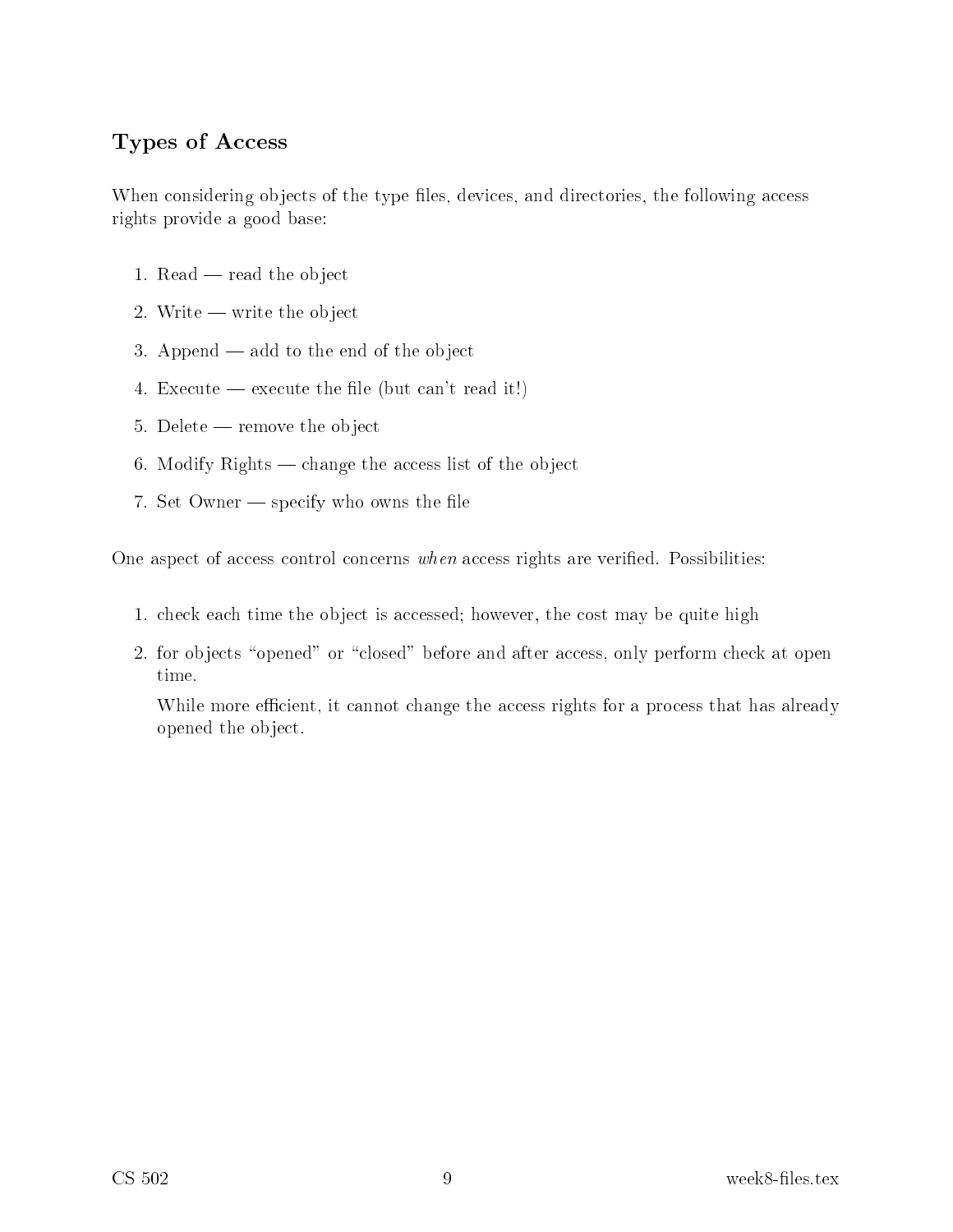### Capability Lists

One way to partition the matrix is by rows, storing the access rights of a user together in a data structure called a *capability list*.

Using our previous example, Fred's list would be:

 $Fred \rightarrow /dev/console(RW) \rightarrow \text{``fred}/prog.c(RW)$  $\rightarrow$  fred/letter(RW)  $\rightarrow$ /usr/ucb/vi(X)

 $Jane\rightarrow/dev/console(RW)\rightarrow$  fred/prog.c(R)  $\rightarrow$  fred/letter()  $\rightarrow$  /usr/ucb/vi(X)

This arrangement has several drawba
ks:

- 1. If the list has an entry for each object, many entries will indicate no access. Better to list just those objects to which the user has some access.
- 2. The set of objects in a list may be large, especially for privileged users. Searching long lists is expensive.
- 3. An initial list must be reated for new users. What should the list ontain?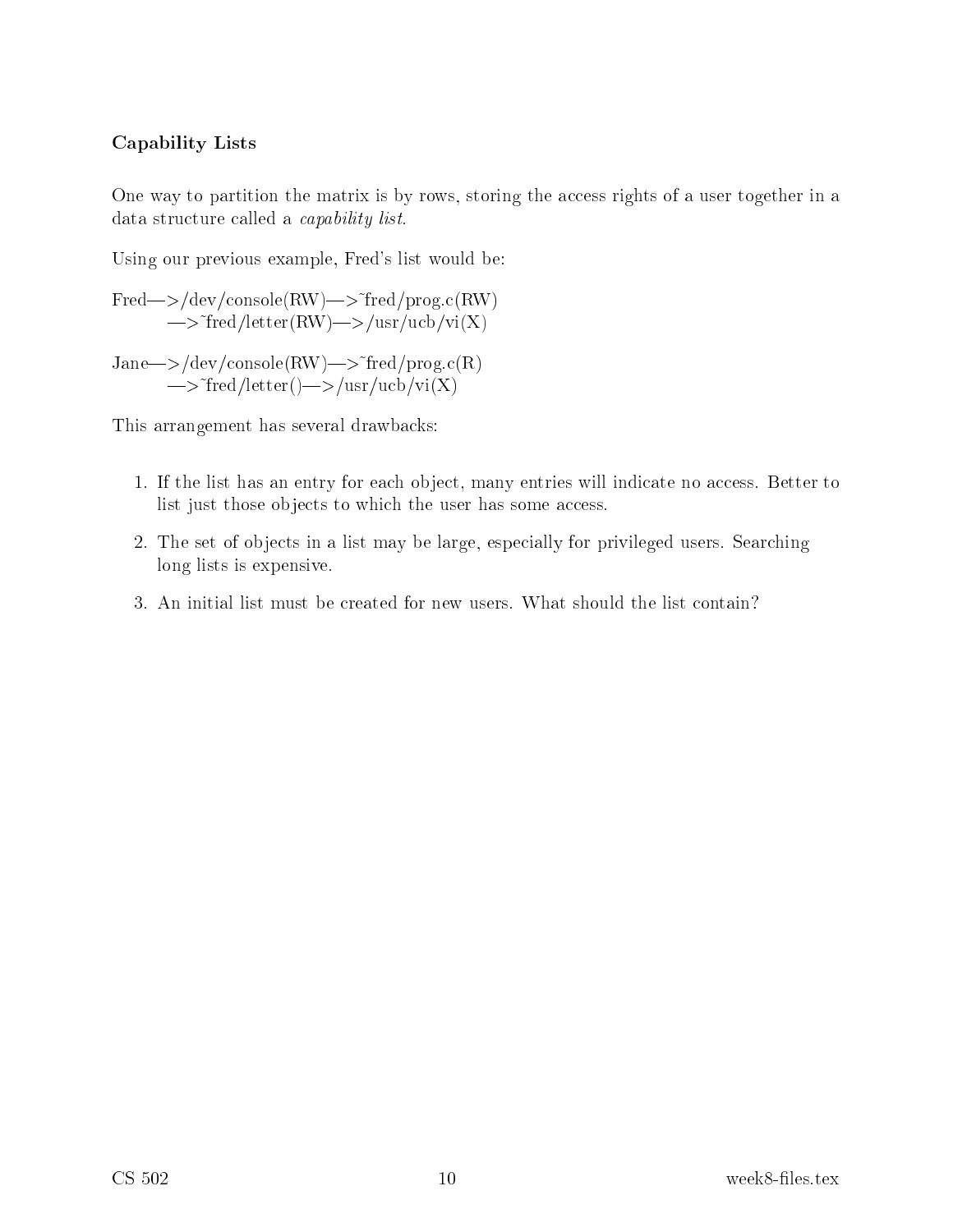### Access Lists

The dual of capability lists is *access lists*, which divide the access matrix by columns. The access list is associated with objects rather than with users.

- 1.  $/\text{dev}/\text{console}\rightarrow \text{fred}(RW)\rightarrow \text{Jane}(RW)$
- 2.  $\text{``fred/letter}\rightarrow \text{fred}(RW)$
- 3.  $\text{``fred/prog.c}{\Longrightarrow}\text{fred(RW)}{\Longrightarrow}\text{Jane(R)}$
- 4.  $/\text{usr}/\text{ucb}/\text{vi}\rightarrow \text{fred}(X)\rightarrow \text{Jane}(X)$

Disadvantages:

- 1. set of users likely to be large
- 2. many pro
esses will have identi
al rights

Solution: group users into *classes*. Each member in a class has the same access privileges for the obje
t.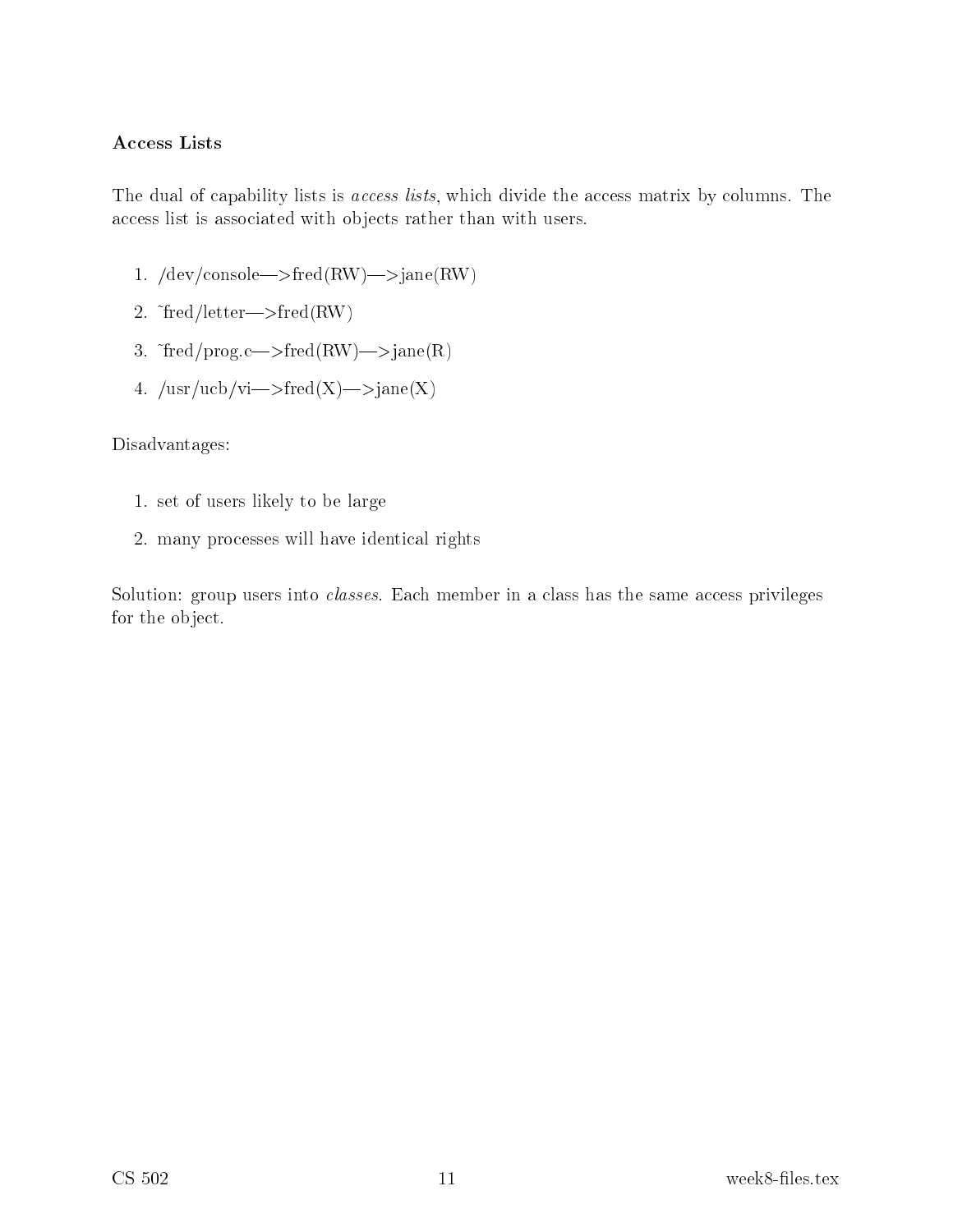#### Systems

Unix approach partitions into three classes:

- 1. owner of the file
- 2. users in the same group as the owner
- 3. other users

For instance, the file  $\tilde{\tau}$  *fred/prog.c* might be given access rights:

self RW group R others no access

In addition to groups, Multics allowed individual users to be added to the access list of an object. Thus,  $\tilde{\tau}$  *fred/prog.c* might be given the following access list:

self RW group R others no access bob R

Also used in Windows NT.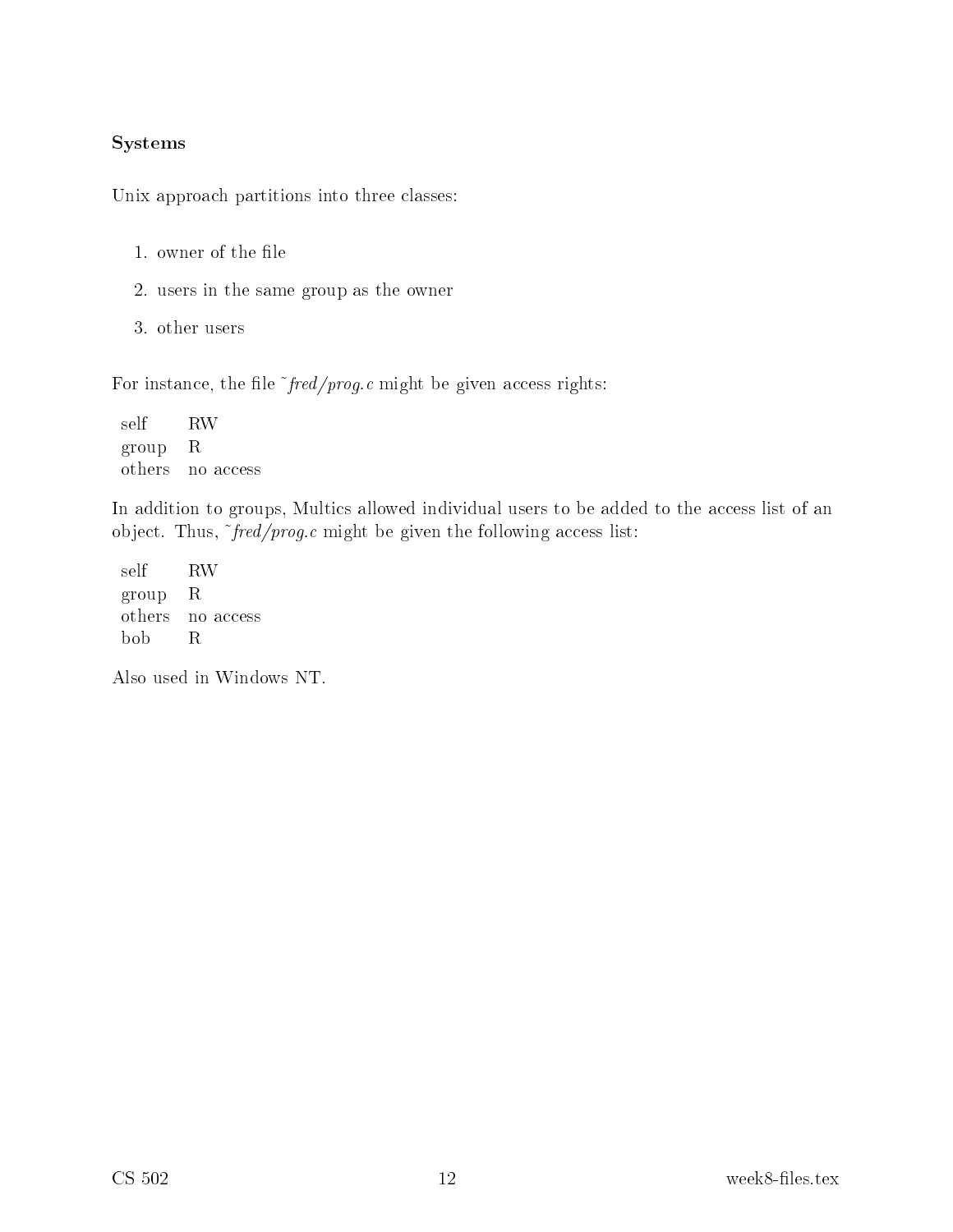### Directories and Access Control

The semantics of access control are fairly straightforward in the context of files. What about dire
tories?

Here is one possibility:

- $read$  determine the names in the directory
- $\bullet$  write modify the directory contents (add, delete names)
- $append$  add new files to the directory
- $\bullet$  delete remove the directory itself
- modify rights modify the access rights
- set owner change the owner of the directory
- $execute$  open files in the directory. A file can only be opened if the user has execute permission in all directories of the file name

Note: should execute permission be required for the full path name? What if relative names are given?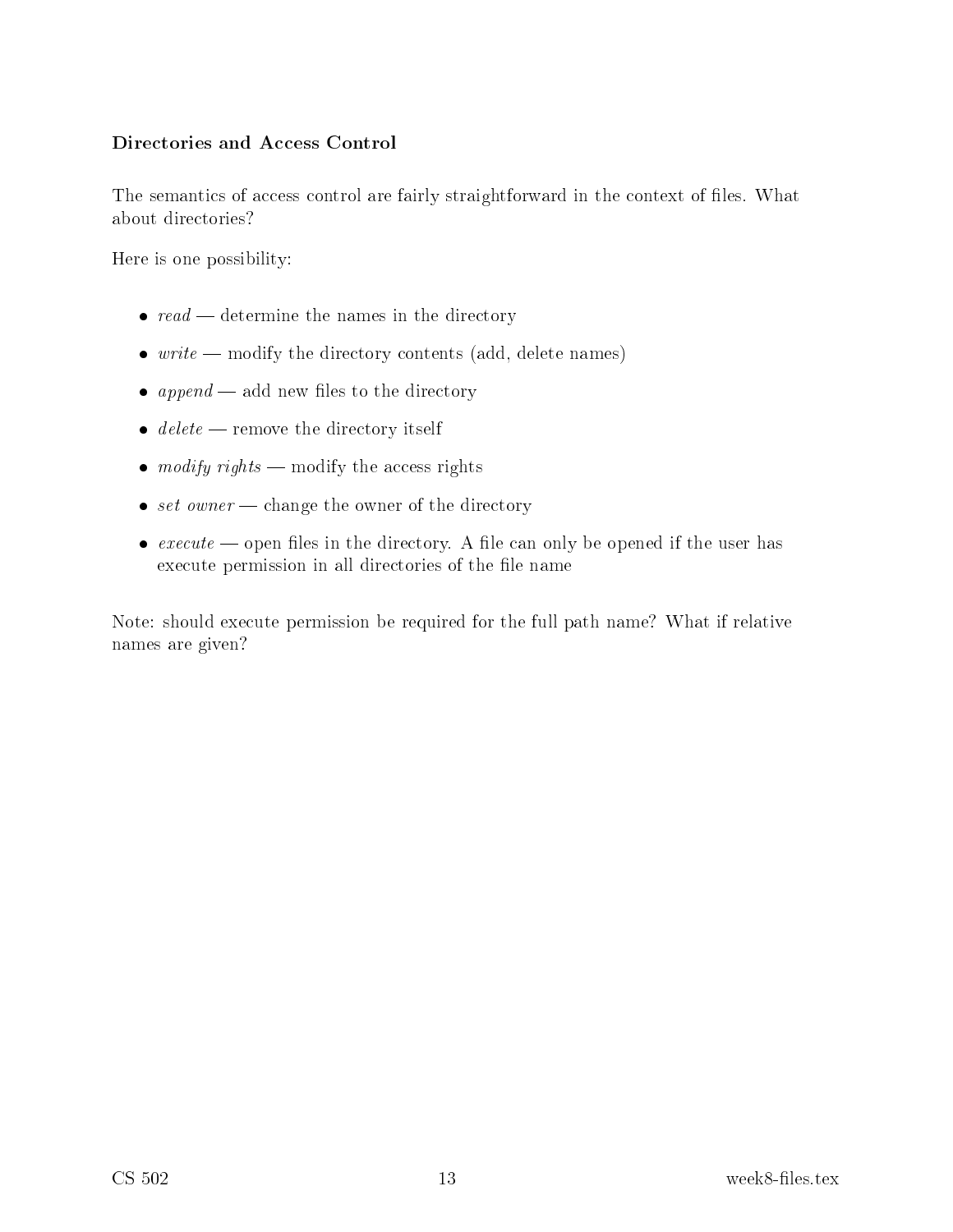### Aliases and Indire
t Files

If a file has several aliases, should the file have different permissions for each name?

If permissions are asso
iated with the dire
tory entry, the answer is yes. However, this raises security concerns. because it becomes more difficult to verify all possible permissions.

If permissions are associated with the file itself, only one set of permissions can exist. This approa
h is taken by Unix.

How should the permissions of indirect files be interpreted?

- 1. with respe
t to the indire
t name?
- 2. with respect to the file it points to?
- 3. with respe
t to both

The former approa
h be
omes awkward be
ause the interpretation of the modes also depends on whether the indirect link points to a file or a directory.

Unix adopts the middle approach, ignoring protections of the indirect file.